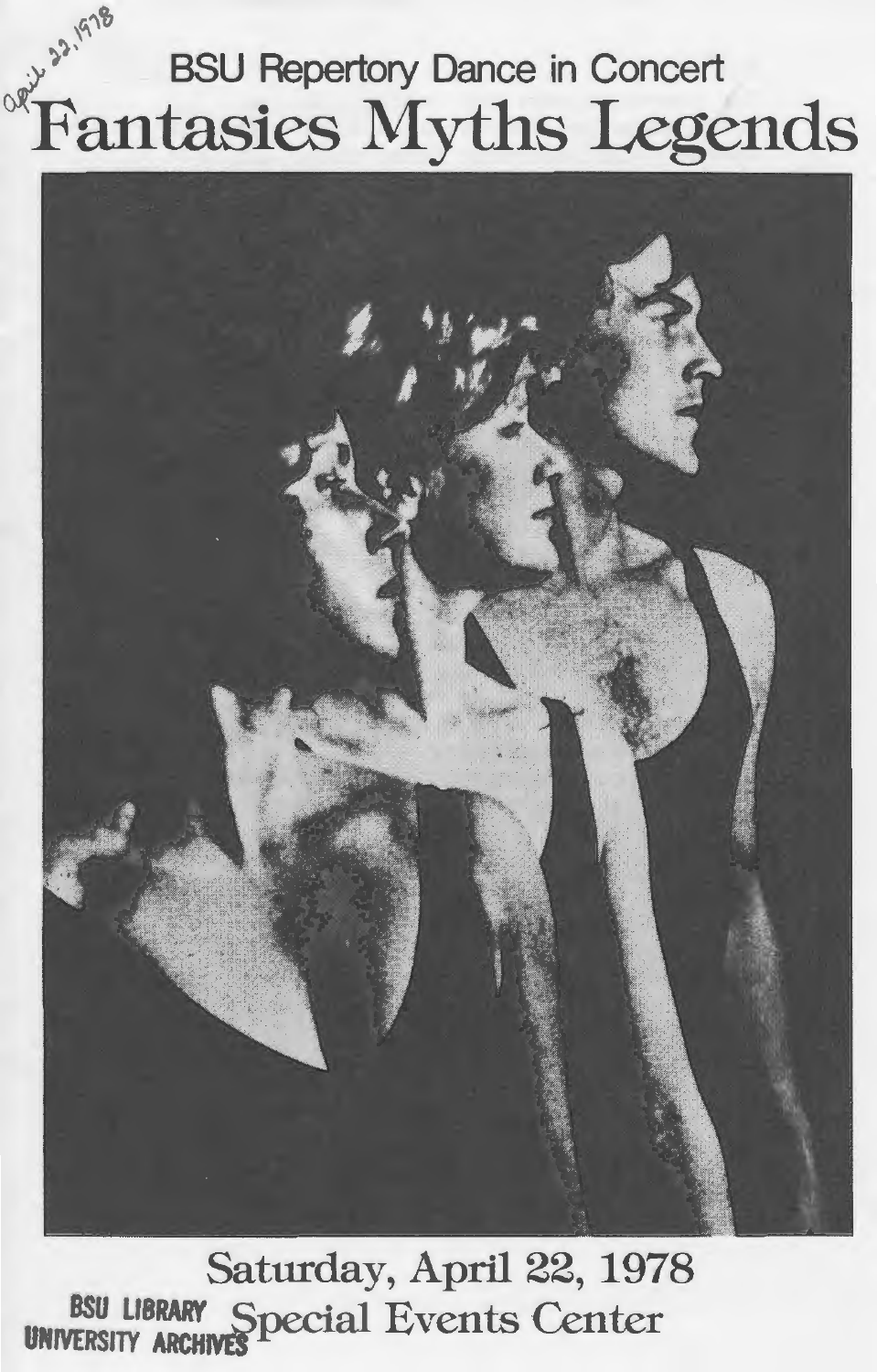The choreographers and dancers in this performance are BSU students from the Stage Movement and Repertory Dance class and the Advanced Modern Dance class. Some of the dancers have had no dance training; others have had training in a variety of dance styles. None are professional dancers.

#### THE DANCE

Sweat, running down my back...standing in pools at my temples.

Work...the ceaseless movement.

The pulling of one muscle against another.

The grinding of bone upon bone.

Heat, building...

My mind floating in detachment.

The exhilaration of dominance over the structure of your own body.

Feeling each tiny movement as an awakening of the senses.

Lorie Cupan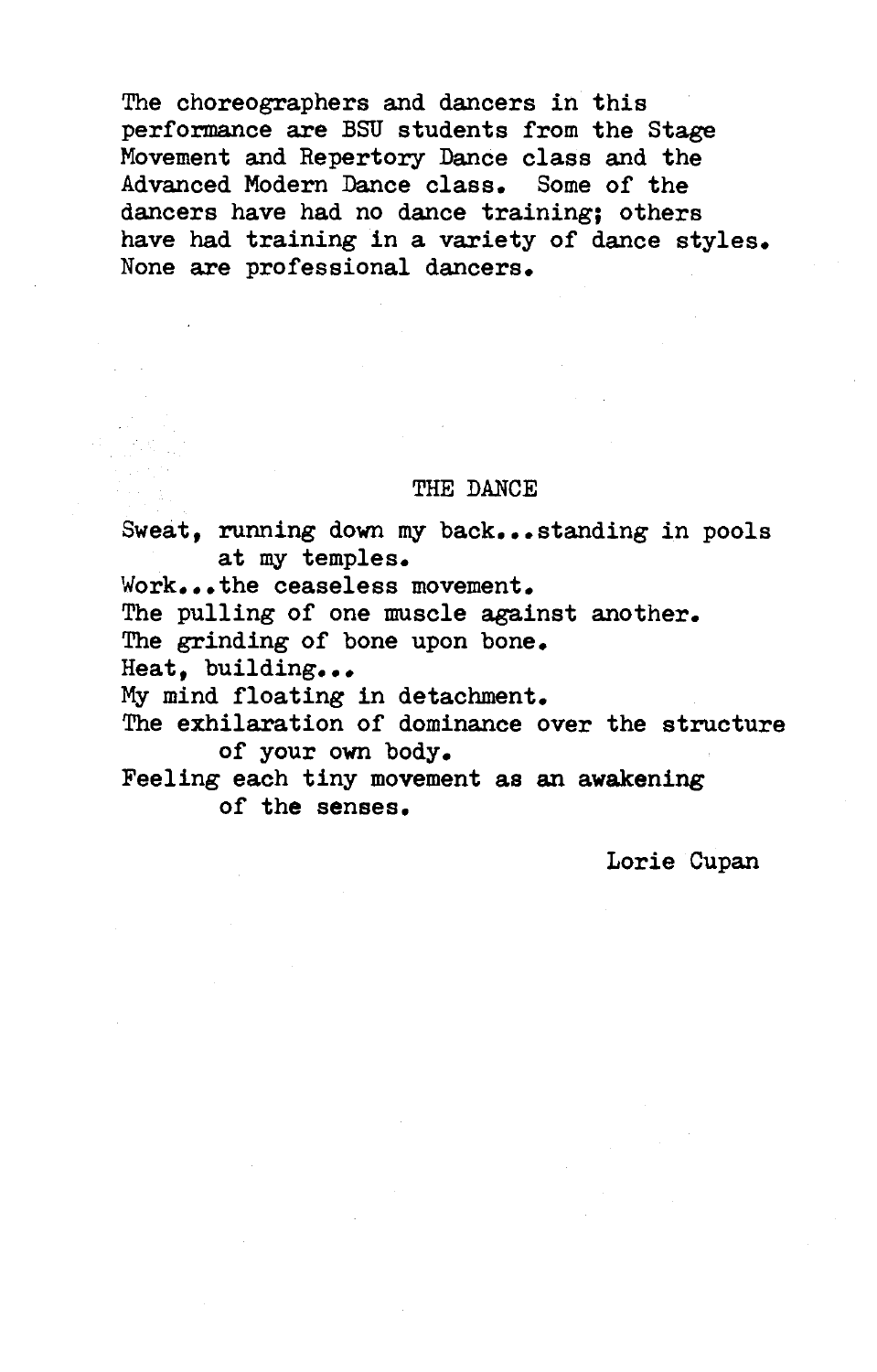# DON'T MYTH YOUR FANTASY

Improvisational Exercise Concept: Kristina Peterson Music: Luc Ferrari, Luciano Berio, Kay Gardner Dancers: Entire Cast

#### ONE SINGULAR SENSATION

Choreography and Dancers: Patti Hilgart, Lani Joyce, Tammy Kinsey

Music: Burt Bacharach

#### LEGEND OF LOVE

Choreography: Ann Gratton, Julie Reifel Music: Buffy Sainte-Marie Dancers: Jim Barsness, Dee Shepard

#### ROMANTIC NOTIONS

- Choreography: Ann Gratton
- Music: Chopin
- Dancers: Ann Gratton, Michelle Davies, Barbara Hosford, Judy Mills, Maureen O'Keeffe, Lezlie Sklar, Laura Thummel, Debra Winch

PAUSE--Five Minutes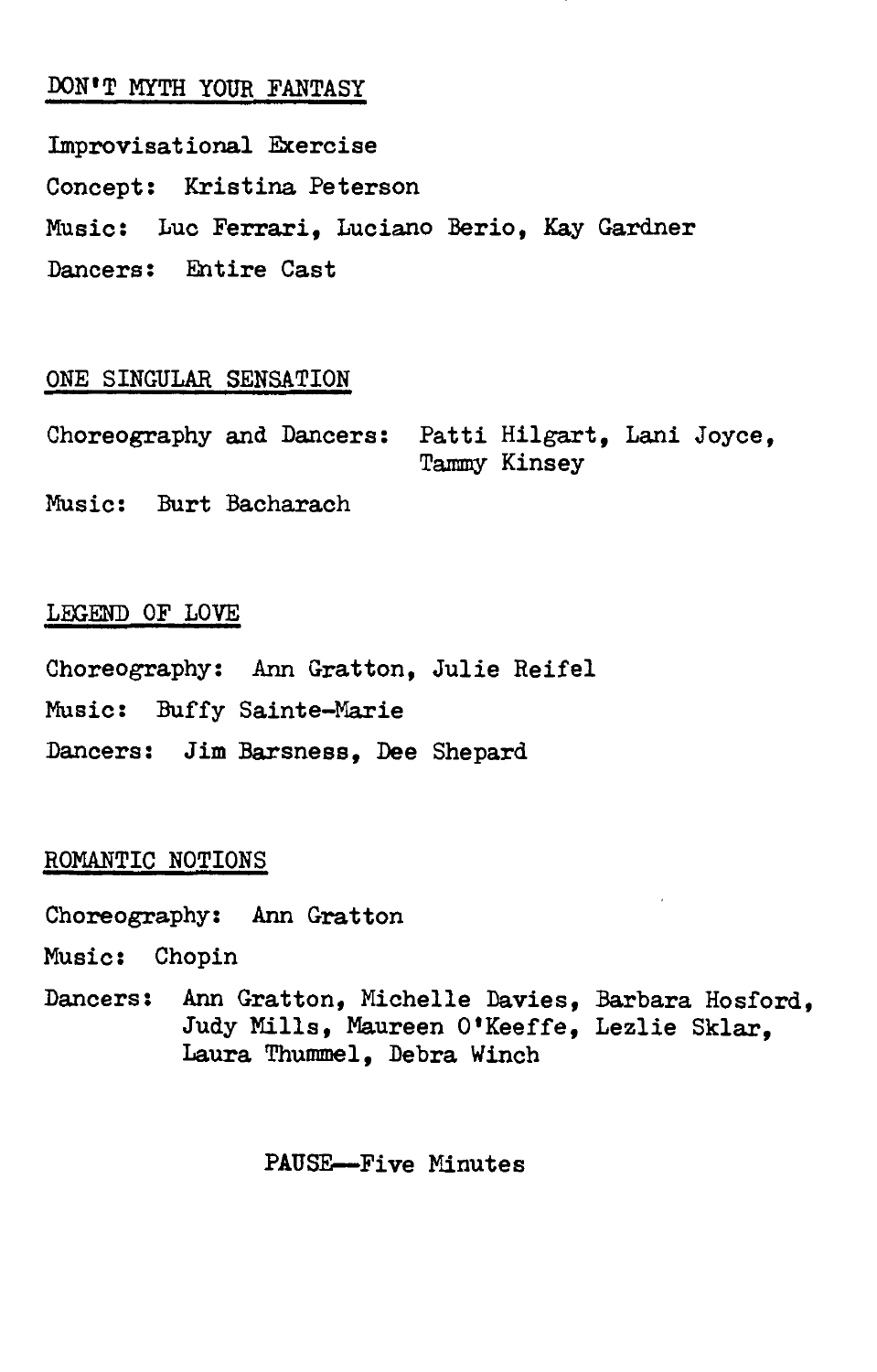#### ODE TO PARACELSUS: GOLD INTO LEAD

Choreography: Barbara Hosford

Music: Edgar Varese

Dancers: Sue Brault, Lee Cooper, Nan Louise Dressler, Barbara Hosford, Judy Mills, Lezlie Sklar

#### FIFTIES FANTASY

Choreography: Maureen 0 1Keeffe

Music: Barry Manilow

Dancers: Stephanie Collar, Tereasa Guy, Maureen O'Keeffe, Debra Winch

### DIDO'S LAMENT

Choreography: Patti Hilgart, Julie Reifel

Music: The Swingle Singers and The Modern Jazz Quartet

Dancers: Michelle Davies

Jim Barsness, Nan Louise Dressler, Airion Enyart, Patti Hilgart, Aleah Miller, Kristina Peterson

Vicente Pacheco Adrian, Maureen Cochran, Bill Kelly, Danny Lowber, Julie Reifel, Dee Shepard

According to legend, Dido the queen of Carthage fell in love with Aeneas, who was ordered by Jupiter to leave her and return to Italy. The dance takes place after Aeneas deserts his queen.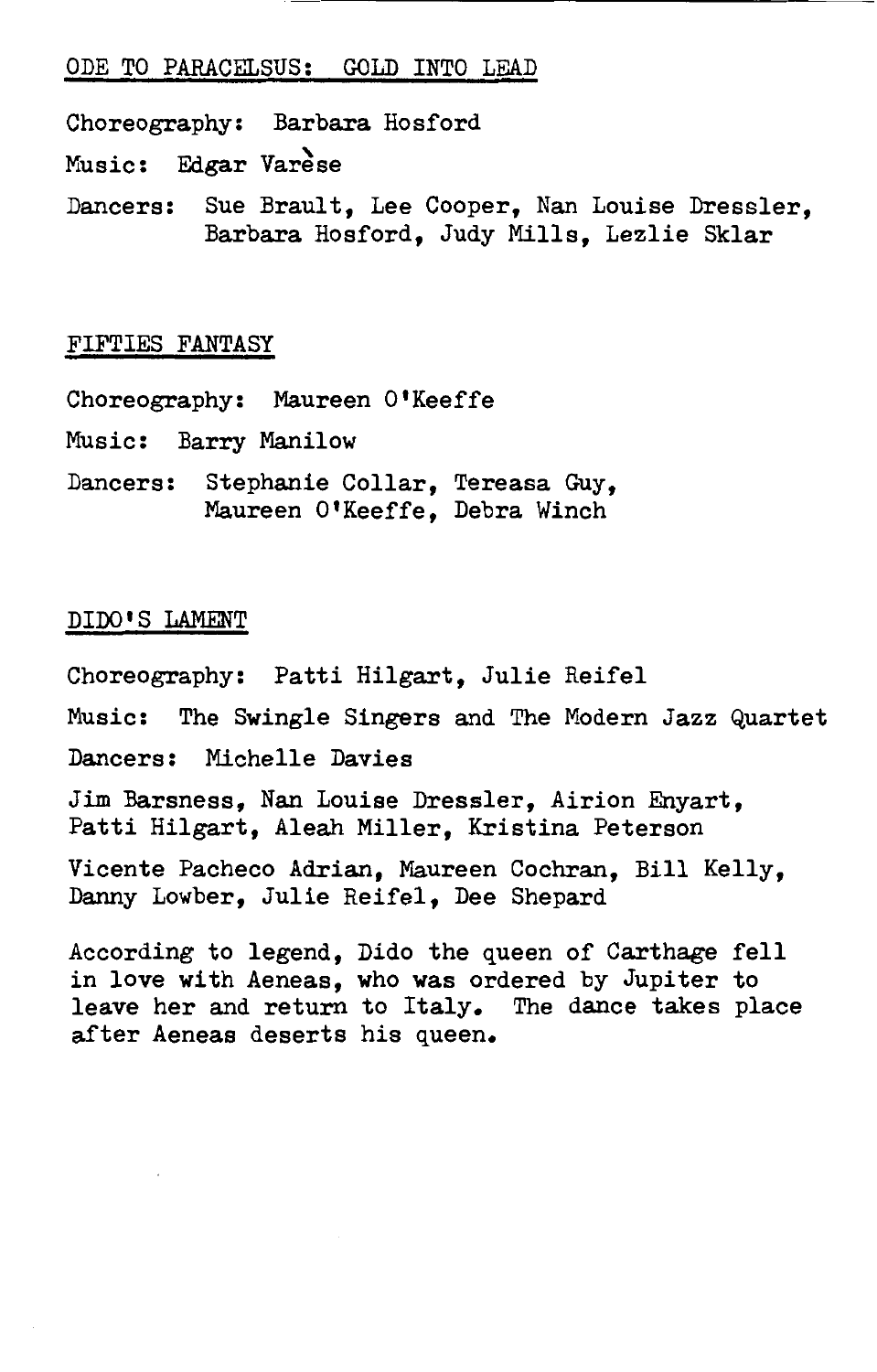#### OVER 30: A MYTH

Choreography: Lee Cooper Music: The Beach Boys, The Platters, The Four Seasons Dancers: Lee Cooper, Barbara Hosford, Julie Reifel

#### INTERMISSION--Ten Minutes

#### "HERO AND HEROINE"

Choreography: Nan Louise Dressler

- Music: The Strawbs
- Dancers: Nan Louise Dressler, Wayne Woodward Lorie Cupan, Airion Enyart, Lynda Keating

# BOOGA-BOOGA

Choreography: Terri Netz, Elizabeth Streiff

Music: Harry Nielson

Dancers: Jeannie Aguirre, Patrick Cunningham, Jacque Hughes, Sally Jilek, Lorie Kerrick, Lori McDonald, Doris Neiford, Terri Netz, Elizabeth Streiff, Nancy Thurston, Julie Woodall

Advanced Modern Dance Class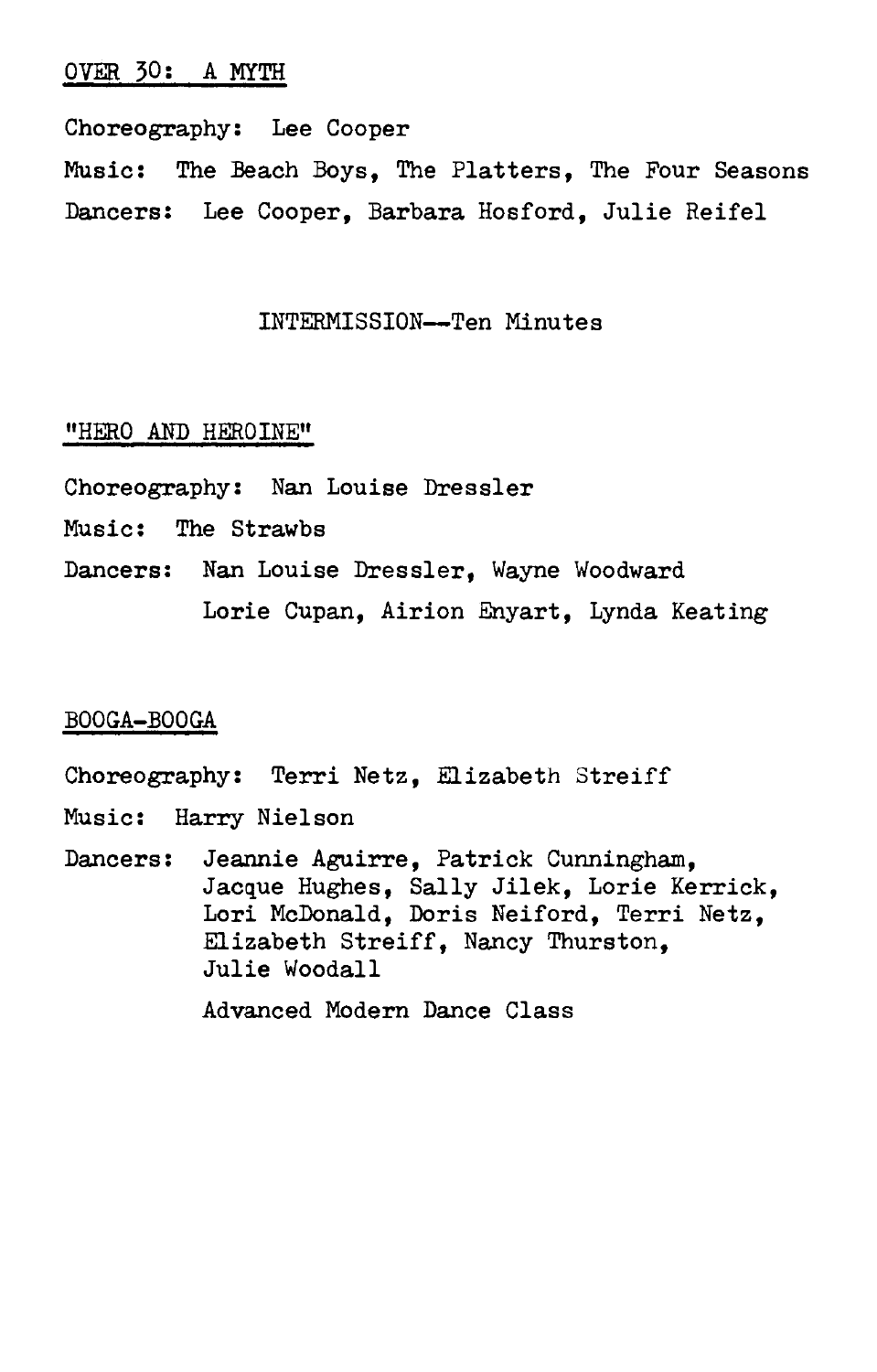#### THE BANSHEE

Choreography: Maureen Cochran Music: Seamus Ennis, Olivier Messiaen Dancers: LaVonne Bier, Maureen O'Keeffe Michelle Davies, Kristina Peterson Vicente Pacheco Adrian, Airion Enyart, Bill Kelly, Danny Lowber, Aleah Miller, Julie Reifel, Maureen Cochran

# YOU KINDLY DANCE

Choreography and Dancers: Lee Ann Cooper Barbara Jeanette Mason Music: Ozark Mountain Daredevils

#### "EASE *ON* DOWN THE ROAD"

Choreography: Patti Hilgart

Music: Charlie Smalls

Dancers: Ann Gratton, Patti Hilgart, Lani Joyce

#### IBM IN FOUR VERSES

Choreography: Barbara Hosford Music: Mozart, Erika Elgen Dancers: Entire Cast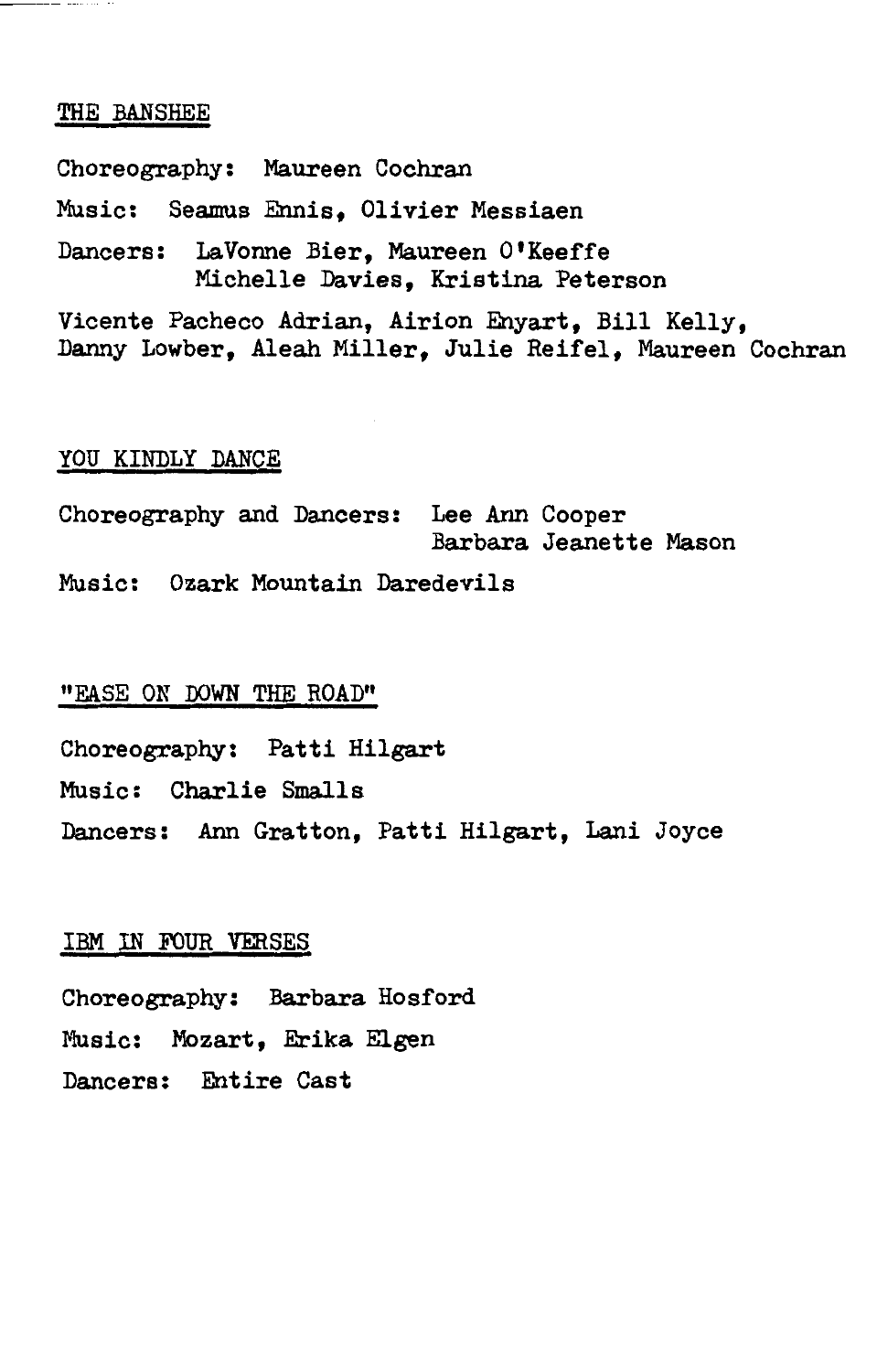Director: Barbara Hosford Stage Manager: Crystal Shaw Lighting Designer: Greg Despopoulos Sound: w.c. Amidon House Manager: Carol Watson Makeup and Wardrobe: Shirley Hurley Publicity: Barbara Buchan Program: Lee Cooper

## ACKNOWLEDGMENTS

Idaho Public Theater Dr. Gene Cooper Carlton Dance Studio KBSU BSU Communication Department Cardinale & Associates Steve Dingman Friends, Lovers, Partners, and Families